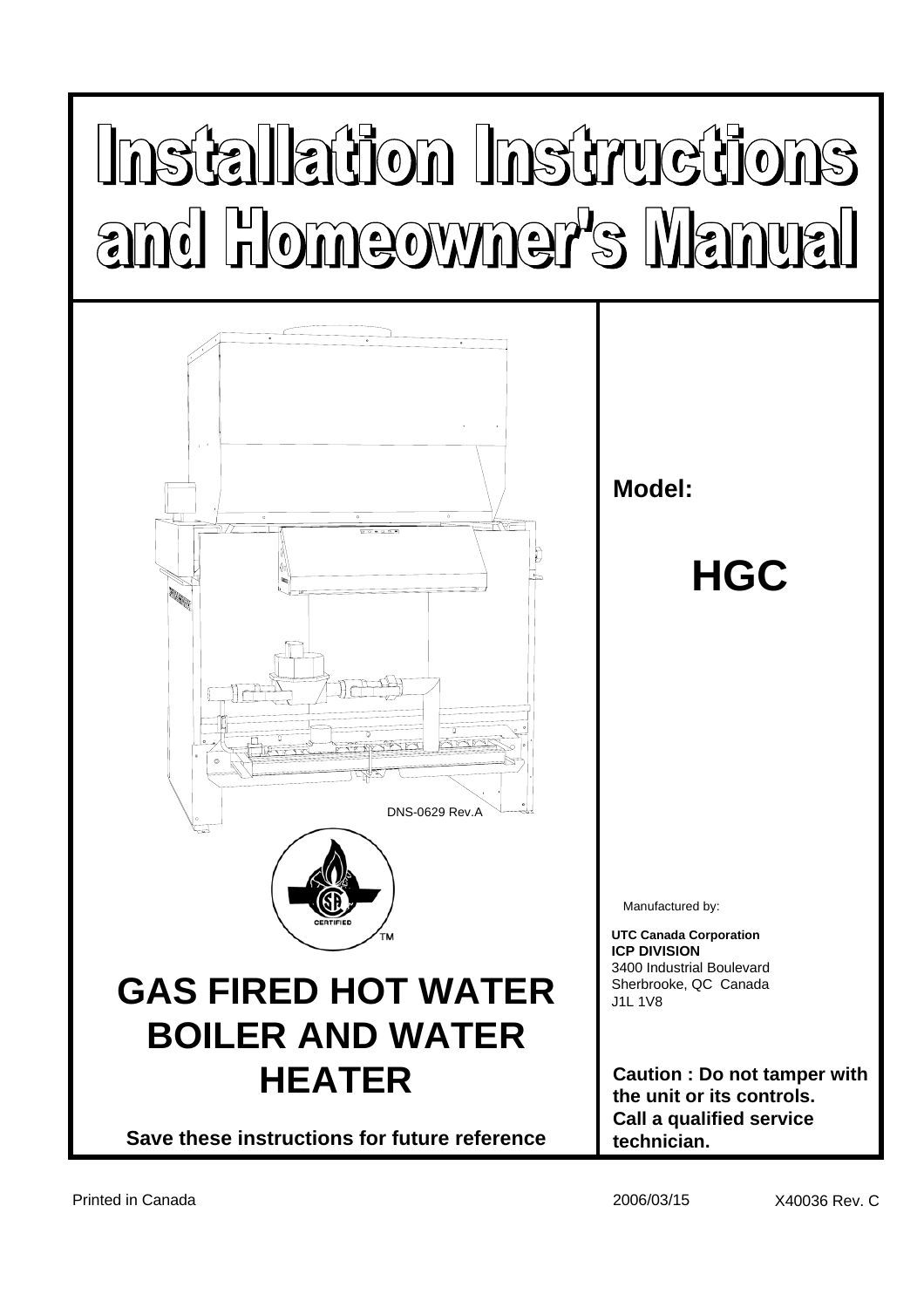# PART 1 **INSTALLATION**

**FIGURE 1** 

#### **FOR YOUR SAFETY**

DO NOT STORE OR USE GASOLINE OR OTHER FLAMMABLE, COMBUSTIBLE OR CORROSIVE VAPOURS AND LIQUIDS IN THE VICINITY OF THIS APPLIANCE.

# **1) HGC LINE**

HGC boilers and water heaters are natural or propane gas fired units and are available with inputs ranging from 404,000 BTU/h to 1,1515,000 BTU/h. The model designations are as follows:



#### **2) DESCRIPTIONS OF MAIN COMPONENTS**

#### **2.1) Heat exchanger**

The heat exchanger consists of ten (10) integral copper finned tubes assembled between two (2) steel manifolds. A double pass system is used. Standard components used in conjunction with the exchanger include a temperature/pressure gauge, a safety valve, a temperature limiting device, a flow switch and a drain valve.

#### **2.2) Gas train**

The gas train consists of a removable burner tray assembly. Basically, the gas train incorporates a combination gas control (valve and pressure regulator), and a complete ignition system including a pilot.

#### **2.3) Draft hood**

All models use an integral type draft-hood that must be used without alteration.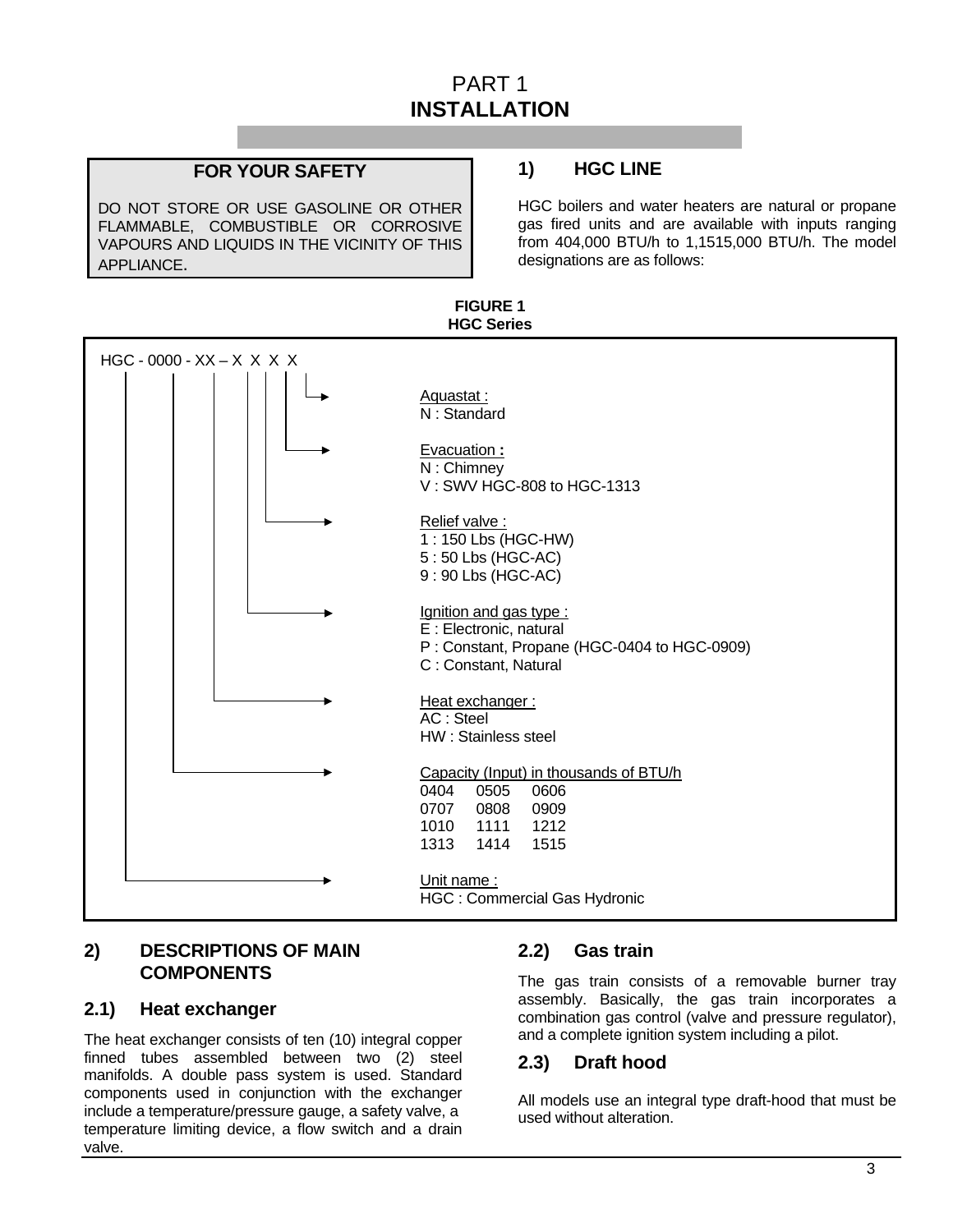# **2.4) Type of ignition**

The HGC series is available with two types of ignition:

- a. A constantly burning pilot;
- b. An intermittent pilot, that functions on demand.

# **2.5) Modulation**

The HGC series is equipped with a 2-stage gas valve that reduces the input by 50%. This staging is possible by using an external control (dry contact), provided by the installer.

# **2.6) Flow switch**

All HGC boilers are equipped with a factory installed flow switch. This flow switch is located on the heat exchanger manifold and is factory wired.

#### **WARNING**

It is compulsory to have the flow switch functional at all times. If the flow switch is defective, it must be changed before attempting to restart the unit (never use a jumper to by-pass the flow switch contact). This may void your warranty.

If it is necessary to replace the flow switch, use the "Watts #FS10-C-SS" model. When replacing, the blade length varies depending on the unit capacity. Thus, for models **"HGC-0404 to HGC-0909" the blade must be 3 1/4" (82.6 mm) long from the holding screw center line to the blade end, while on models "HGC-1010 to HGC-1515" the blade must be 1 3/4" (44.5 mm) long.** 

**Note:** Leave the blade already installed on the flow switch, add the necessary blade to reach the desired length or cut the blade if needed.

We recommend that you have a qualified technician install your appliance.

# **3) DELIVERY**

Check your unit carefully upon delivery for any evidence of damage that may have occurred during shipping and handling. Make sure that the information on the boiler rating plate matches your needs and your invoice. Any claims against the shipper for damages or lost parts must be made without delay.

# **4) INSTALLATION**

Your unit must be installed according to the regulations established by competent authorities. Consult the latest edition of the Installation codes CAN/CGA B149.1 or B149.2 for current guidelines.

# **4.1) Location**

The unit must be installed in a clean and dry area, as close as possible to the chimney or power vent**.** 

#### **WARNING**

Any excessive accumulation of dust around the boiler must not be tolerated, especially construction related dust such as dry plaster dust and insulation fibres.

Non observance of this Warning may cause the warranty to become null and void.

These particles of dust tend to be sucked in by the burners and clog them leading to possible severe soot formation.

#### **WARNING**

This unit must be installed on a noncombustible floor and cannot be installed directly on carpet or wooden floor.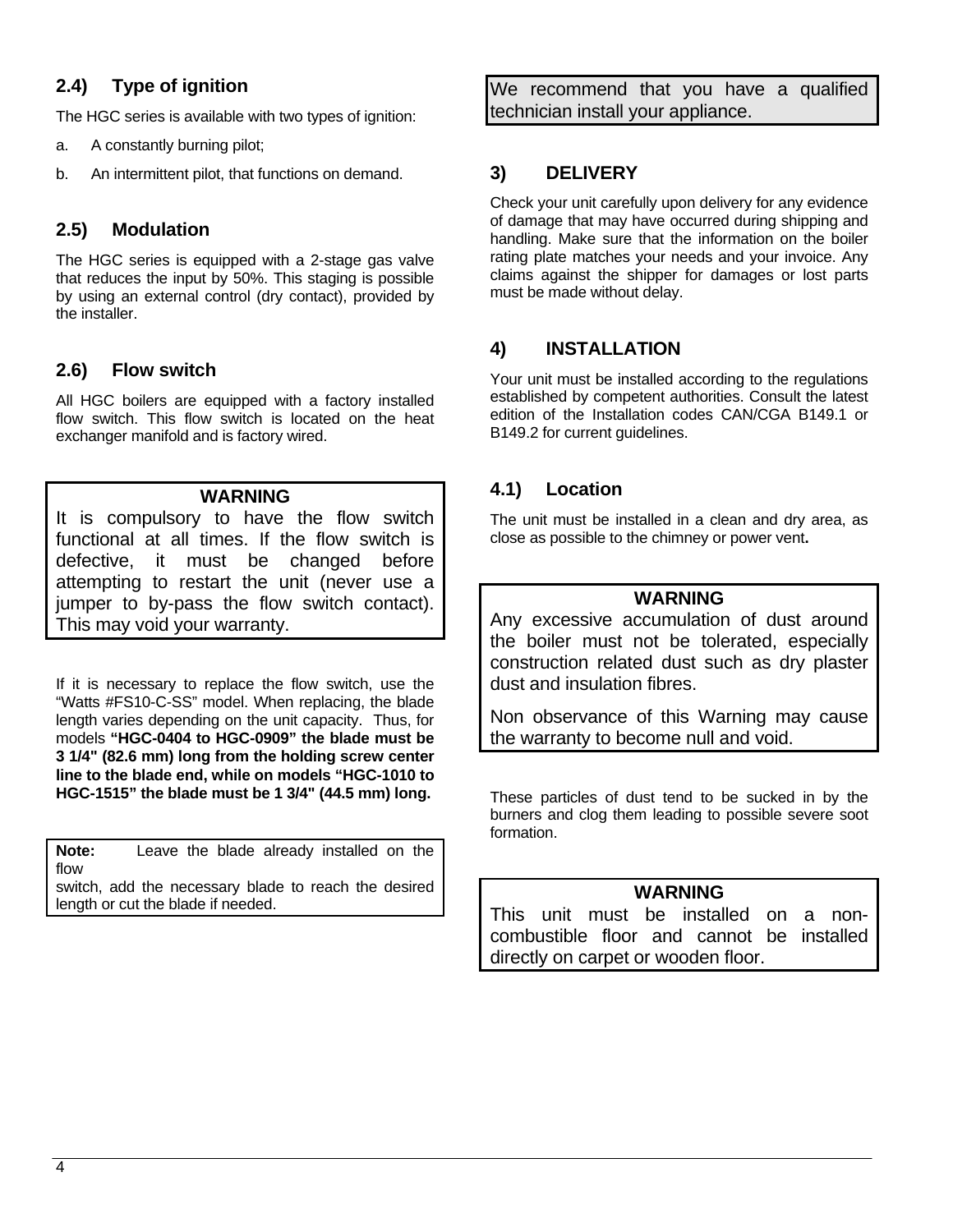#### **4.2) Minimum clearances**

The following clearances from combustible materials must be respected.

| Top:        | N/A             |
|-------------|-----------------|
| First side: | 24"             |
| Rear :      | 9"              |
| Flue-pipe : | 9"              |
| Front:      | N/A             |
| Other side: | q"              |
| Floor:      | Non Combustible |

# **5) COMBUSTION AIR SUPPLY**

The space where the unit is located must provide sufficient fresh air for proper combustion. Consult the appropriate sections of the CAN/CGA B149 code for more details. When the unit is located in an enclosed area, such as a boiler room, where outside air cannot be supplied, two fresh air openings must be provided. One must be located 6" to 18" from the floor, the other as close as possible to the ceiling. Consult the CAN/CGAB149 codes.

#### **WARNING**

The unit must be completely isolated from corrosive chemical vapours and excessively moist air. FAILURE TO COMPLY WITH THIS CONDITION MAY RENDER YOUR WARRANTY NULL AND VOID. When a mechanical air supply device is used, the installer must make certain that no air movement is created around the unit. Furthermore, this mechanical device (fan, damper, etc.) must be electrically connected to the unit to lockout the latter in case of breakdown.

# **6) GAS SUPPLY AND PIPING**

Gas piping must be installed in accordance with CAN/CGA B149 and local regulations. Table 1 gives the minimum pipe diameters for each model. Please note that the low pressure gas piping must never be smaller in diameter than the gas valve inlet. A manual cut-off valve must be installed as close as possible to the appliance

# **7) ELECTRICAL WIRING**

All wiring must comply with regulations by local authorities and the "Canadian Electrical Code - CSA C22.1/ Part I"

The unit must be connected to a protected circuit of 15 Amps. with a single phase voltage of 120 VAC to 60 Hz. The installer must wire the unit according to the appropriate electrical diagram.

Consult the following figures for the appropriate electrical diagrams.

- Figure 3.1 : Constantly burning pilot with 2-stage gas valve;
- Figure 3.2 : Electronic ignition with 2-stage gas valve.

Please note that HGC boilers and water heaters require water circulation whenever the burners are on.

#### **CAUTION**

FAILURE TO CIRCULATE WATER THROUGH THE EXCHANGER WHEN THE BURNERS ARE OPERATING VOIDS THE WARRANTY.

The unit is equipped with a 120/24 VAC step down transformer for all internal needs. All 24 VAC connections are factory wired. A supplementary 120/24 VAC step down transformer shall be planned for if external equipment requires 24 VAC voltage (i.e. zone valves, etc.).

On all units the external terminals "1" and "2" are for the connection of a room thermostat or an operating control (aquastat, indoor-outdoor control, etc.). Simply putting a jumper on "1" and "2" and having the appliance run on its High Limit Control is inefficient and not recommended.

#### **WARNING**

If any of the original wires, as supplied with the appliance, must be replaced, they must be replaced with 16 gauge TEW (105ºC) wire or its equivalent.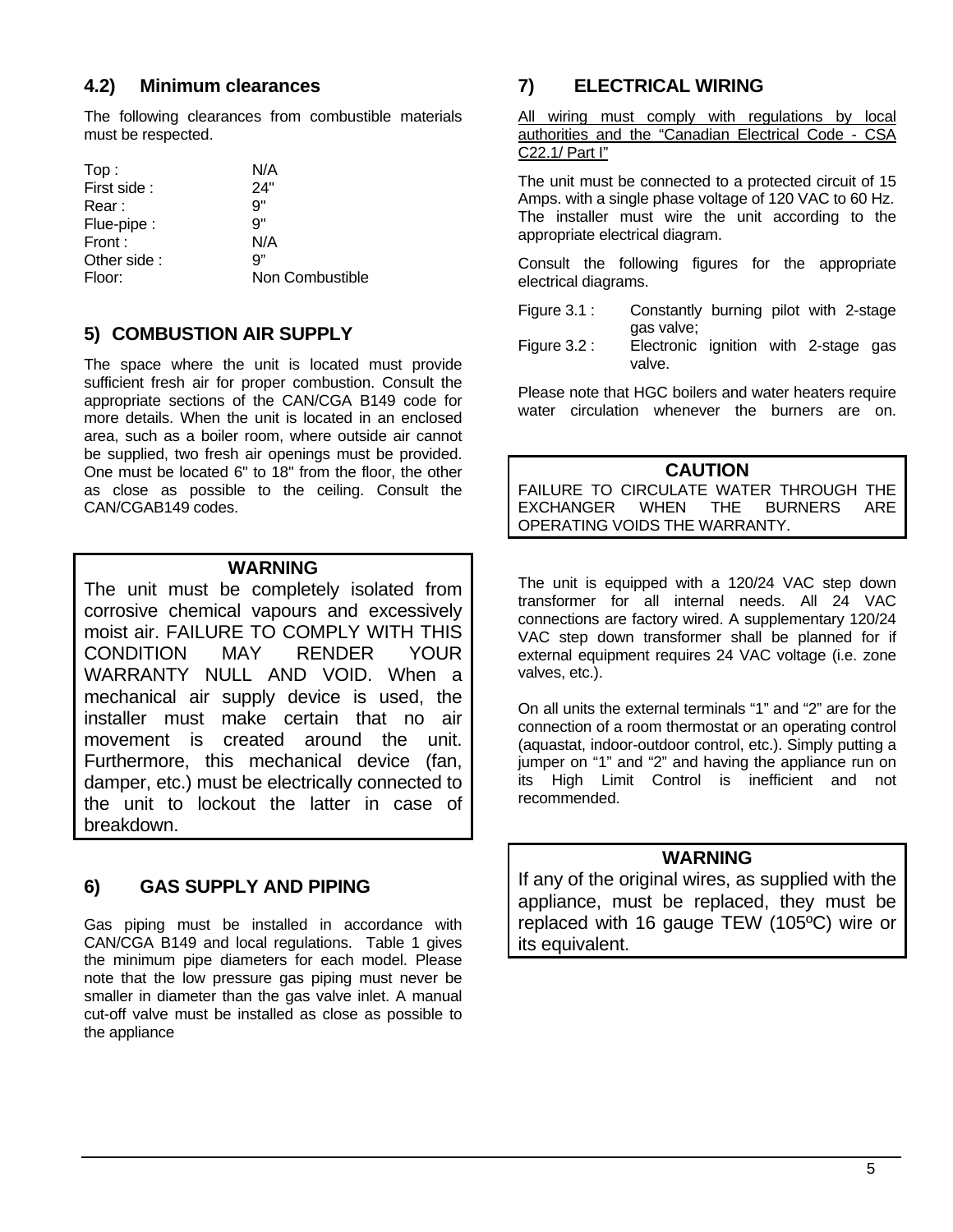| Model           | Distance from the unit gas regulator, in equivalent feet, for a pressure loss of less than 0.5" W.C. |                |                  |                  |                  |                  |  |  |  |
|-----------------|------------------------------------------------------------------------------------------------------|----------------|------------------|------------------|------------------|------------------|--|--|--|
|                 | $0 - 25$                                                                                             | 25-50          | 50-100           | 100-200          | 200-300          | 300-500          |  |  |  |
| <b>HGC-0404</b> | $1\frac{1}{4}$                                                                                       | $1\frac{1}{4}$ | $1\frac{1}{2}$   | 2"               | 2"               | 2"               |  |  |  |
| <b>HGC-0505</b> | $1\frac{1}{4}$                                                                                       | $1\frac{1}{4}$ | $1\frac{1}{2}$   | 2"               | 2"               | 2"               |  |  |  |
| <b>HGC-0606</b> | $1\frac{1}{4}$                                                                                       | $1\frac{1}{2}$ | 2"               | 2"               | 2"               | $2\frac{1}{2}$ " |  |  |  |
| <b>HGC-0707</b> | $1\frac{1}{2}$                                                                                       | $1\frac{1}{2}$ | 2"               | 2"               | $2\frac{1}{2}$   | $2\frac{1}{2}$ " |  |  |  |
| <b>HGC-0808</b> | $1\frac{1}{2}$                                                                                       | $1\frac{1}{2}$ | 2"               | 2"               | $2\frac{1}{2}$ " | $2\frac{1}{2}$ " |  |  |  |
| <b>HGC-0909</b> | $1\frac{1}{2}$                                                                                       | 2"             | 2"               | $2\frac{1}{2}$   | $2\frac{1}{2}$   | 3"               |  |  |  |
| <b>HGC-1010</b> | $1\frac{1}{2}$                                                                                       | 2"             | 2"               | $2\frac{1}{2}$ " | $2\frac{1}{2}$ " | 3"               |  |  |  |
| <b>HGC-1111</b> | 2"                                                                                                   | 2"             | $2\frac{1}{2}$   | $2\frac{1}{2}$ " | 3"               | 3"               |  |  |  |
| <b>HGC-1212</b> | 2"                                                                                                   | 2"             | $2\frac{1}{2}$ " | $2\frac{1}{2}$ " | 3"               | 3"               |  |  |  |
| <b>HGC-1313</b> | 2"                                                                                                   | 2"             | $2\frac{1}{2}$   | 3"               | 3"               | 3"               |  |  |  |
| <b>HGC-1414</b> | 2"                                                                                                   | 2"             | $2\frac{1}{2}$ " | 3"               | 3"               | 3"               |  |  |  |
| <b>HGC-1515</b> | 2"                                                                                                   | 2"             | $2\frac{1}{2}$   | 3"               | 3"               | 4"               |  |  |  |

**TABLE 1 Suggested gas piping dimensions** 

The front of the control panel is equipped with indicator lights. The function of each light (from left to right) is as follows:

- a. L1 : GREEN Call for heat on the unit. A call for heat is defined by continuity between terminals "1" and "2".
- b. L2 : RED Lack of water circulation in the heat exchanger. The flow switch contact is open.
- c. L3 : RED The water temperature in the heat exchanger is too high. The High Limit Control contact is open.
- d. L4 : RED No flame. There is no voltage between the main gas valve terminals, even if there is a call for heat (L1 on).
- e. L5 : GREEN The main gas valve is operating (low or high fire).
- f. L6 : GREEN The main gas valve is operating on the second stage (high fire).

# **8) WATER PIPING**

#### **8.1) Overview**

A pressure regulator must be installed on the water feed line to the unit and adjusted to a pressure lower than the unit safety valve setting. The system must be equipped with a circulating pump, expansion tank, air vents and maintenance valves as indicated in Figures 3.3 to 3.6 (depending on the system). The installation of a by-pass between the return and supply pipes is good plumbing practice and ensures a good return temperature in the heat exchanger.

# **8.2) Variable volume water system:**

Heating systems incorporating zone valves, zone circulators or 3-way mixing valves, operate with reduced water circulation through the unit. Therefore, the installation must be planned for a minimum required circulation of water through the unit. A water flow lower than the minimum threshold could result in a significant water temperature elevation and provoke knocking noises, vibration and short cycling. All these conditions are unstable and damaging to the appliance. Size your circulating pump so that there will always be a minimum flow of water through the unit, as recommended in Table 3. If short cycling persists, the use of the second stage of the main gas valve (2-stage gas valve is standard equipment) should be considered.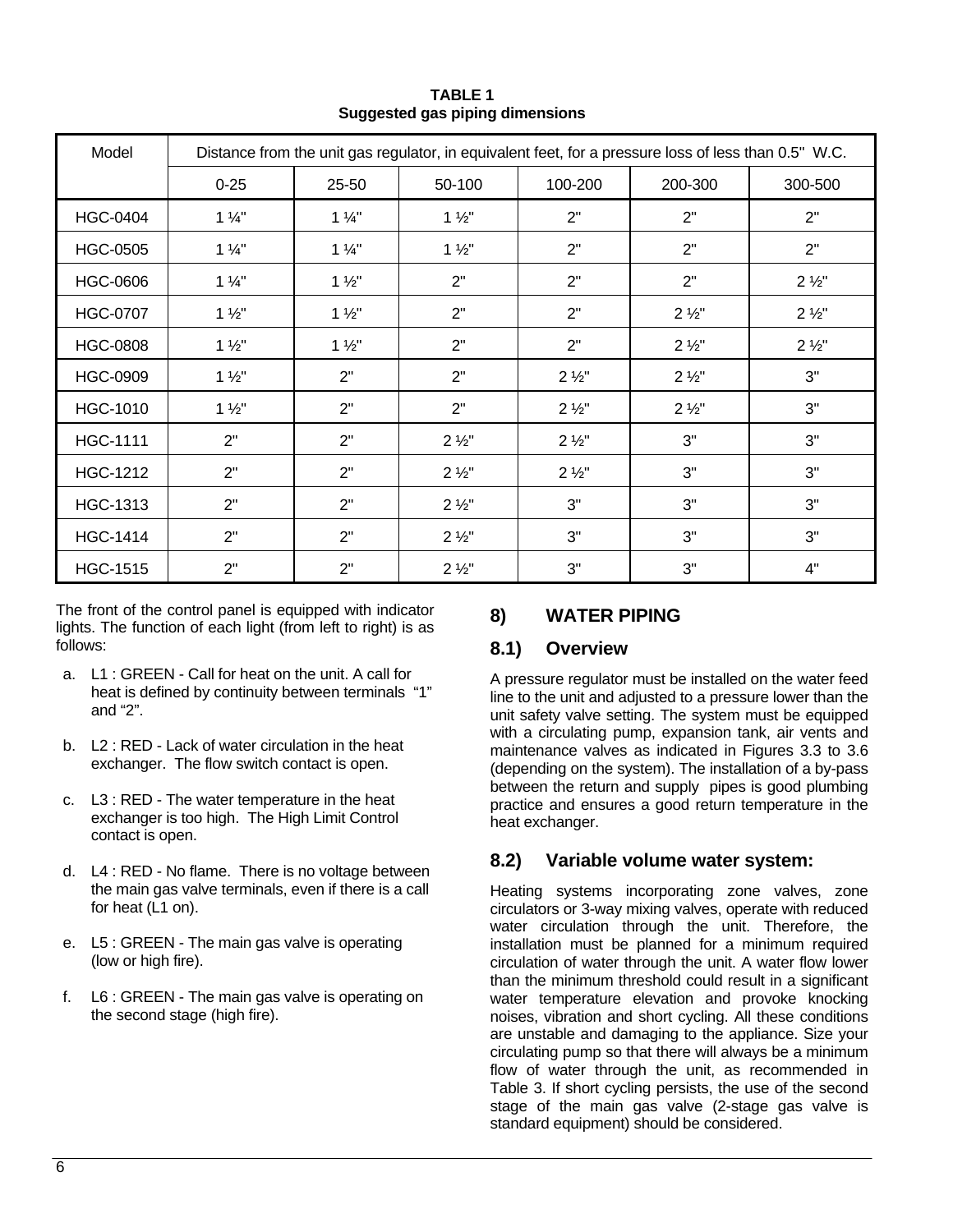#### **8.3) Special note concerning low temperature systems**

For proper operation and to prevent condensation on the external surfaces of the heat exchanger, the return temperature of your HGC unit must always exceed 100°F. A transition period below that temperature is acceptable, but a permanent return temperature below 100°F voids your warranty.

# **8.4) Use of glycol as thermal fluid**

It is permissible to use a mixture of water and glycol as thermal fluid in the heat exchanger of the boiler. The proportion of glycol in the mixture must not exceed 50%.

# **9) DRAFT HOOD**

The draft hood shipped with your HGC unit must be installed without any modifications and fastened to the collar of the appliance with the help of metal screws.

# **10) VENTING**

#### **10.1) Chimney**

#### **WARNING**

An inadequate chimney can result in an improper unit operation.

The chimney must have sufficient draft to ensure normal, safe operation of the appliance. Consult the installation code CAN/CGA B149. Also, the installation must conform to regulations of authorities having jurisdiction.

# PART 2 **OPERATION**

#### **1) FUEL**

Use only natural gas or propane gas. Never use any other type of gas.

# **2) STARTING UP YOUR SYSTEM**

#### **2.1) Filling your system with water**

All existing piping must be drained and cleaned with fresh water before filling the new HGC unit.

- 1. Close all manual air vents and open the cold water feed valve to fill the system slowly.
- 2. Purge the air from the system by letting the circulating pump run. Check for proper operation of the automatic air vents and manually actuate the manual air vents.
- 3. Check the water level in the expansion tank. It should be one quarter full.
- 4. Check the system pressure and adjust the pressure regulator as needed.
- 5. Check the system for leaks after the unit has reached normal operation temperature.

# **2.2) Lighting the pilot**

#### **WARNING**

On all types of ignition, wait a minimum of 5 minutes before attempting to relight the pilot.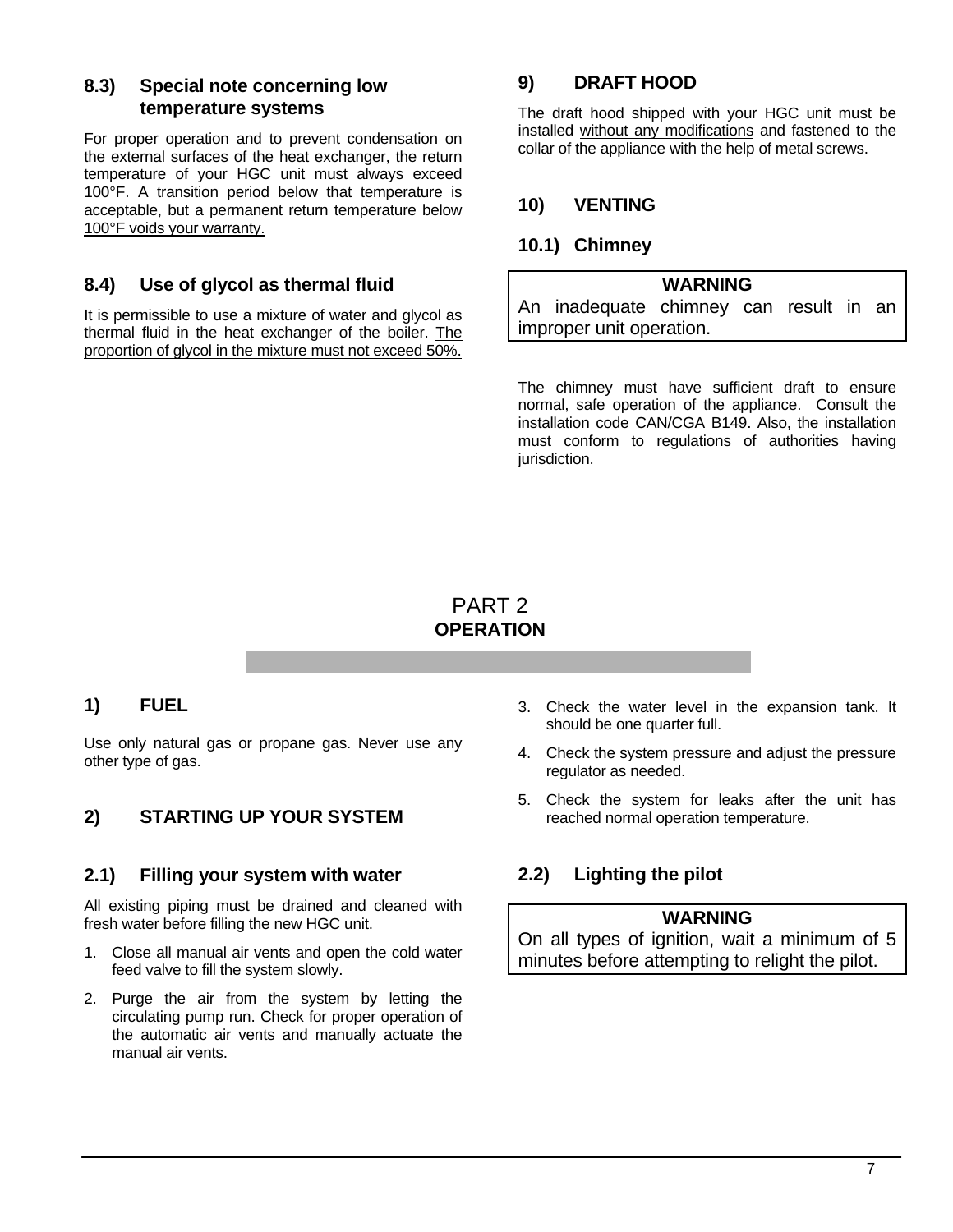# **2.2.1) Constantly burning pilot**

- 1. Press down the "pilot stat" control button and light the pilot with a match.
- 2. Hold down the button for 30 seconds to help purge air from the pilot gas line.
- 3. Release the button.
- 4. The pilot should stay lit. If not, check the thermocouple and its connection to the pilot stat control,
- 5. The pilot flame should envelop the thermocouple. If it does not, adjust the flame by turning the screw on the pilot regulator located on the pilot gas line.

# **2.2.2) Intermittent pilot**

This system activates the pilot upon demand. You do not have to manually light the pilot.

# **2.3) Lighting the main burners**

#### **WARNING**

On all types of ignition, wait a minimum of 5 minutes before attempting to relight the pilot.

Simulate a demand by jumping terminals "1" and "2" located on the exterior of the unit control panel. On all types of ignitions, the ignition should be smooth without flame roll-out or orifice burning.

# **2.4) Verifications and adjustments**

Once the main burners are in operation the following points must be checked:

# **2.4.1) Manifold pressure**

Install a pressure gauge downstream from the gas valve in the pressure tap provided on the vertical section of the gas train pipe. The pressure observed after five (5) minutes of operation should correspond to the value specified on Table 2. If you have to adjust the pressure, do so by turning the main setting screw on the gas valve

| Model                                    | <b>Options</b> | Pressure ("W.C.)                  |                                                                 |  |  |  |
|------------------------------------------|----------------|-----------------------------------|-----------------------------------------------------------------|--|--|--|
|                                          |                | <b>Natural</b>                    | <b>Propane</b>                                                  |  |  |  |
| <b>HGC-0404</b><br>to<br><b>HGC-1515</b> | CS, ES         | Minimum : $1.0$<br>Maximum: $3.2$ | Minimum $: 2.5$<br>Maximum: 10.5<br>(HGC-0404 to HGC-0909 only) |  |  |  |

**TABLE 2 Manifold pressure** 

#### **2.4.2) Pilot control safety checks**

#### **Constantly burning pilot**

- 1. Cut the gas supply by closing the firing valve upstream of the main gas valve.
- 2. The valve must close within 90 seconds. You should hear a "CLICK" sound.

#### **Intermittent pilot**

- 1. Cut the gas supply by closing the firing valve upstream of the main gas valve.
- 2. The control circuit should close the valve within 1 second.

#### **2.4.3) Temperature control limit check**

Adjust the temperature control limit below the present water temperature. The gas supply to the burners should stop immediately. Set the control for a higher temperature and the burners should come on again.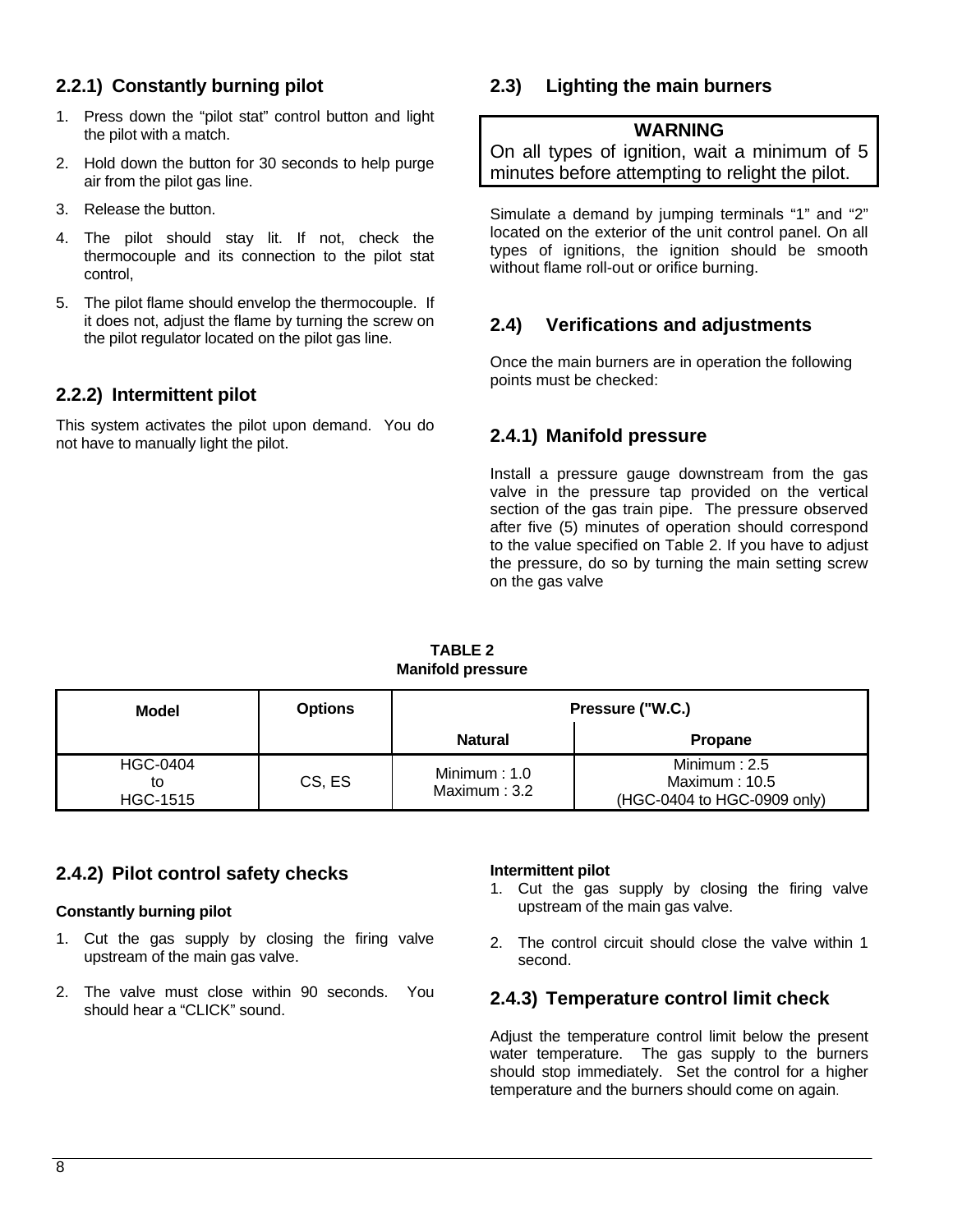#### **2.4.4) 2 stage modulation gas valve**

With the boiler running, turn the setting of the control that causes the  $2^{nd}$  stage to open the circuit. The gas flow to the burners should decrease on the contact opening.

#### **2.4.5) Gas leaks**

Check the whole system for gas leaks after the installation is completed. Use a solution of soap and water on the pipe joints.

#### **DANGER**

If there is a strong smell of gas due to a major leak:

- 1. Open the windows,
- 2. Do not activate any electrical switches,
- 3. Extinguish all flames,
- 4. Immediately call your gas supplier from another building.

#### PART 3 **MAINTENANCE**

Your boiler should be inspected once a year by a qualified technician.

The following points require particular attention:

#### **1.1) Heat exchanger**

The heat exchanger should be checked for soot deposits. If necessary, follow the procedures below to clean the heat exchanger. Consult Figure 2.

- 1. Remove the burner tray to prevent the soot from falling on the burners;
- 2. Remove the connecting flue-pipe and the draft hood;
- 3. Remove the "V" shaped baffles on the heat exchanger;
- 4. Clean the tubes with a suitable brush;
- 5. Vacuum the debris at the bottom of the unit;
- 6. Reinstall the parts.

#### **1.2) Drawer assembly (burner tray)**

Your HGC boiler is equipped with a burner tray to allow you to remove the burners and manifold without dismantling the appliance. To remove the burner tray, disconnect the union on the gas piping and disconnect the wiring harness. Pull out the tray.

#### **1.3) Combustion chamber**

While the burner tray and the draft hood are removed, use a light to thoroughly check the condition of the combustion chamber and repair if needed.

#### **1.4) Flue-pipe and connecting pipe**

Inspect and clean if necessary.

#### **1.5) Miscellaneous**

- a. If a mechanical fresh air intake device is used, check if it is functioning properly.
- b. Inspect the circulating pump and lubricate if necessary.
- c. Test the high temperature limit control and the operation controls.
- d. Test the safety valve.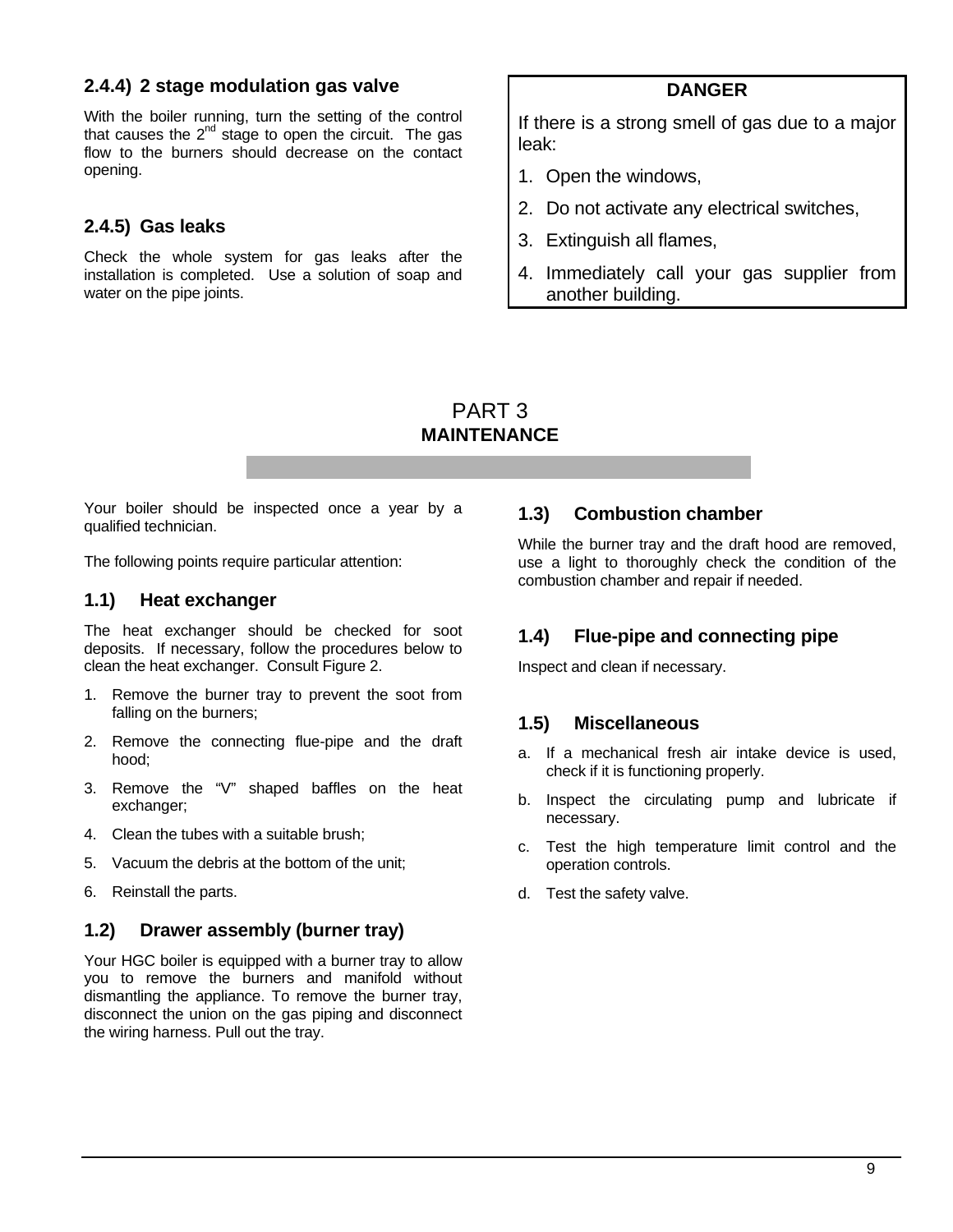# PART 4 **INFORMATION**

| Model:                              | Serial number:                                         |
|-------------------------------------|--------------------------------------------------------|
| Date of installation of the boiler: |                                                        |
| Service telephones - day:           | Night:<br><u> 1989 - Andrea Andrew Maria (b. 1989)</u> |
| Dealer's name and address:          |                                                        |
|                                     |                                                        |
|                                     |                                                        |

# **RESULT OF START-UP TEST**

| Gas inlet pressure:                      | "W.C.                      |
|------------------------------------------|----------------------------|
| Gas outlet pressure:                     | "W.C.                      |
| Heat exchanger water inlet temperature:  | °F or °C                   |
| Heat exchanger water outlet temperature: | °F or °C                   |
| Water pressure of distribution system:   | Psi                        |
| Hi-limit temperature adjustment:         | $\degree$ F or $\degree$ C |
| Test performed by:                       |                            |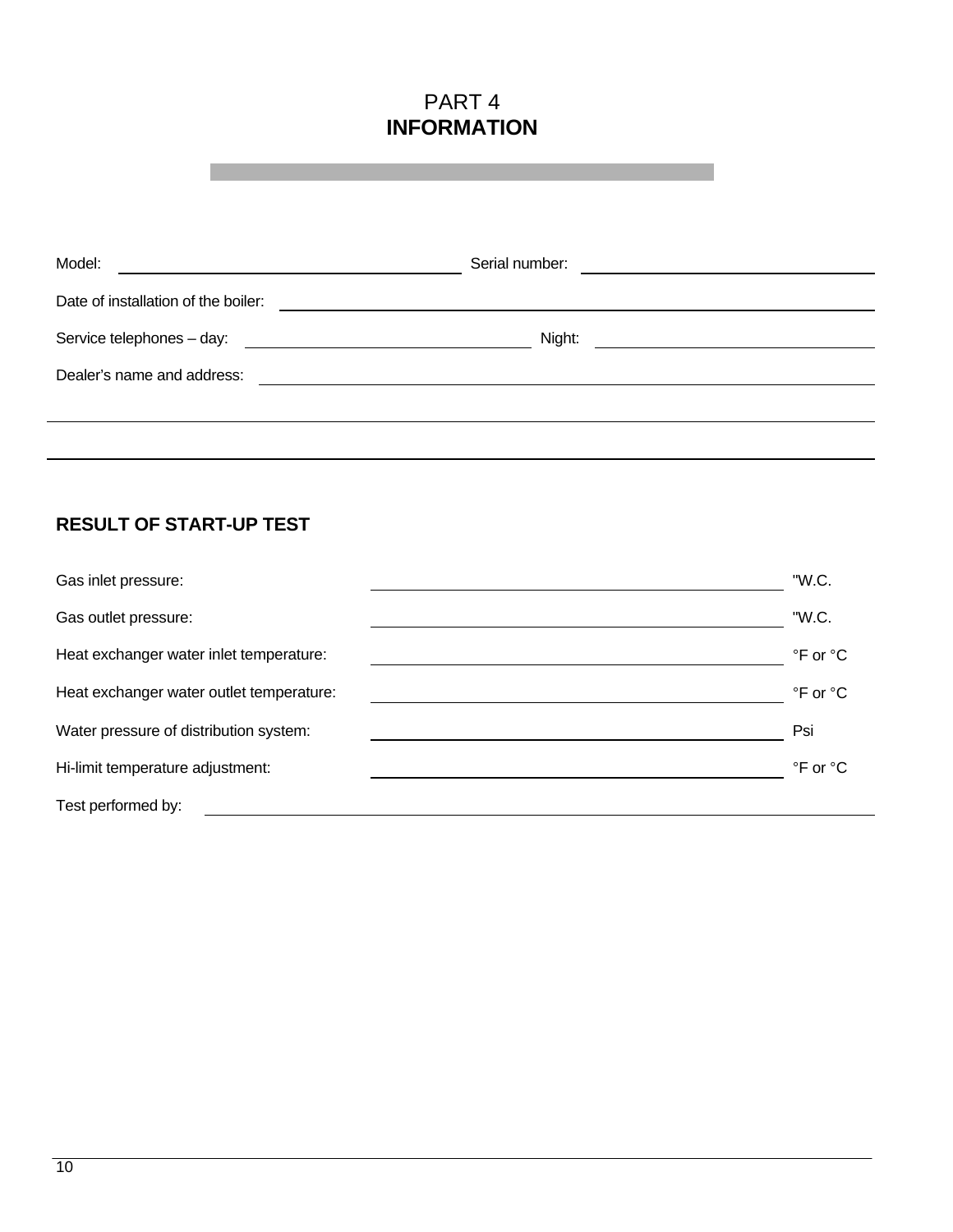| Model           | Input     | Minimum      | Output    | <b>USGPM</b>     | Pressure      | Recovery        |  |  |
|-----------------|-----------|--------------|-----------|------------------|---------------|-----------------|--|--|
|                 |           | <b>Input</b> |           | at $20^{\circ}F$ | drop          | rate            |  |  |
|                 |           |              |           |                  |               | <b>USGPH</b>    |  |  |
|                 | (BTU/h)   | (BTU/h)      | (BTU/h)   | Delta T          | (ft of water) | Delta T - 100°F |  |  |
| <b>HGC-0404</b> | 404,000   | 202,000      | 323,200   | 32.4             |               | 378             |  |  |
| <b>HGC-0505</b> | 505,000   | 250,000      | 404,000   | 40.6             |               | 472             |  |  |
| <b>HGC-0606</b> | 606,000   | 300,000      | 484,800   | 48.7             |               | 567             |  |  |
| <b>HGC-0707</b> | 707,000   | 350,000      | 565,600   | 56.8             | 1             | 661             |  |  |
| <b>HGC-0808</b> | 808,000   | 400,000      | 646,400   | 64.9             | 1.1           | 755             |  |  |
| <b>HGC-0909</b> | 909,000   | 450,000      | 727,200   | 73.0             | 1.3           | 850             |  |  |
| <b>HGC-1010</b> | 1,010,000 | 500,000      | 808,000   | 81.1             | 1.5           | 944             |  |  |
| <b>HGC-1111</b> | 1,111,000 | 550,000      | 888,800   | 89.2             | 1.7           | 1039            |  |  |
| <b>HGC-1212</b> | 1,212,000 | 600,000      | 969,600   | 97.3             | 2.3           | 1133            |  |  |
| <b>HGC-1313</b> | 1,313,000 | 650,000      | 1,050,400 | 105.5            | 3.1           | 1228            |  |  |
| <b>HGC-1414</b> | 1,414,000 | 700,000      | 1,131,200 | 113.6            | 3.2           | 1322            |  |  |

**FIGURE 2 Technical specifications**

Notes : - The capacities are identical for natural and propane gas.

- Propane gas is offered only with a constantly burning pilot (CS) and it is available on models "HGC-0404" to "HGC- 0909" inclusively.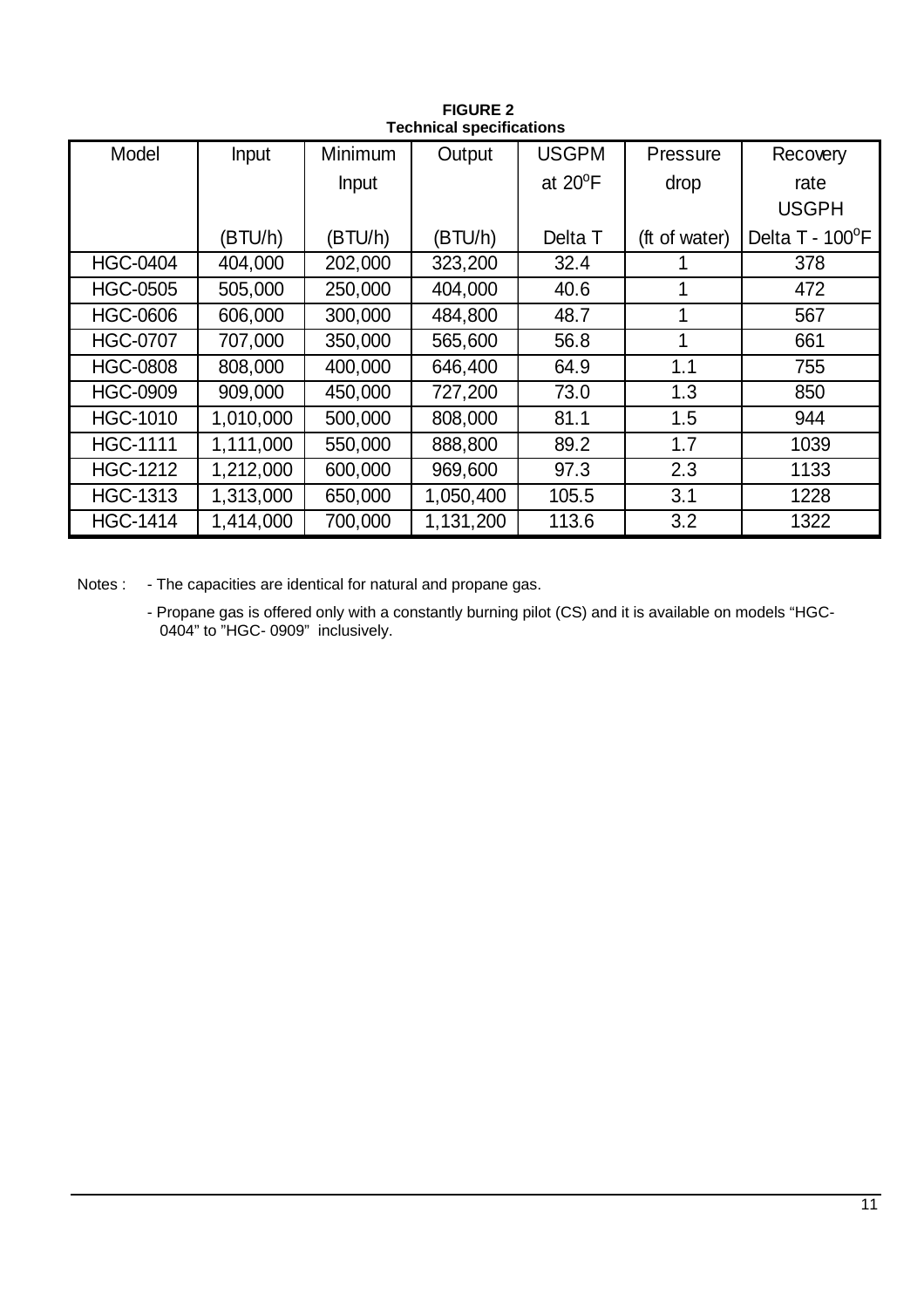**FIGURE 2**



| Model    | "LA"  |      |     | "LB" | "LC"  |      | "LD"  |      | "LE"  |      | "LF"   |      | "DA" |                | **"DB" |
|----------|-------|------|-----|------|-------|------|-------|------|-------|------|--------|------|------|----------------|--------|
| HGC-(HW) | In.   | mm   | In. | mm   | In.   | mm   | In.   | mm   | In.   | mm   | In.    | mm   | In.  | 50             | 90     |
| 404      | 19.00 | 483  | 10  | 254  | 25.50 | 648  | 27.50 | 699  | 51.50 | 1308 | 19.00l | 483  | 1.00 | 3/4            | 3/4    |
| 505      | 22.50 | 572  | 10  | 254  | 30.00 | 762  | 31.50 | 800  | 51.50 | 1308 | 22.50  | 572  | 1.00 | 3/4            | 3/4    |
| 606      | 26.50 | 673  | 12  | 305  | 33.50 | 851  | 35.00 | 889  | 51.50 | 1308 | 26.50  | 673  | 1.00 | 3/4            | 3/4    |
| 707      | 30.00 | 762  | 12  | 305  | 37.00 | 940  | 39.00 | 991  | 51.50 | 1308 | 30.00  | 762  | 1.00 | 3/4            | 3/4    |
| 808      | 34.00 | 864  | 14  | 356  | 40.50 | 1029 | 42.50 | 1080 | 51.50 | 1308 | 34.00  | 864  | 1.00 | $3/4 \times 1$ | 3/4    |
| 909      | 34.00 | 864  | 14  | 356  | 44.50 | 1130 | 46.50 | 1181 | 59.50 | 1511 | 37.50  | 953  | 1.00 | $3/4 \times 1$ | 3/4    |
| 1010     | 41.50 | 1054 | 16  | 406  | 48.50 | 1232 | 50.00 | 1270 | 59.50 | 1511 | 41.00  | 1041 | 1.25 | 1/4<br>1x1     | 3/4    |
| 1111     | 41.50 | 1054 | 16  | 406  | 52.00 | 1321 | 54.00 | 1372 | 59.50 | 1511 | 45.00  | 143  | 1.25 | 1/4<br>1x1.    | 3/4    |
| 1212     | 41.50 | 1054 | 16  | 406  | 56.00 | 1422 | 57.50 | 1461 | 59.50 | 1511 | 49.00  | 1245 | 1.25 | 1x11/4         | 1x1    |
| 1313     | 52.50 | 1334 | 18  | 457  | 59.50 | 1511 | 61.50 | 1562 | 59.50 | 1511 | 52.50  | 1334 | 1.25 | 1/4<br>1x1.    | 1x1    |
| 1414     | 52.50 | 1334 | 18  | 457  | 63.50 | 1613 | 65.00 | 1651 | 59.50 | 1511 | 56.00  | 1422 | 1.25 | 1/4<br>1x1.    | 1x1    |
| 1515     | 52.50 | 1334 | 18  | 457  | 67.00 | 1702 | 69.00 | 1753 | 59.50 | 1511 | 60.00  | 1524 | .25  | 1/4<br>1x1.    | 1x1    |

\*\* "DB" -**Boiler** safety valve diameter, operating at 50 Psi or 90 Psi.

-Water Heater safety valve diameter, operating at 150 Psi = 3/4 in. X 3/4 in., on all models.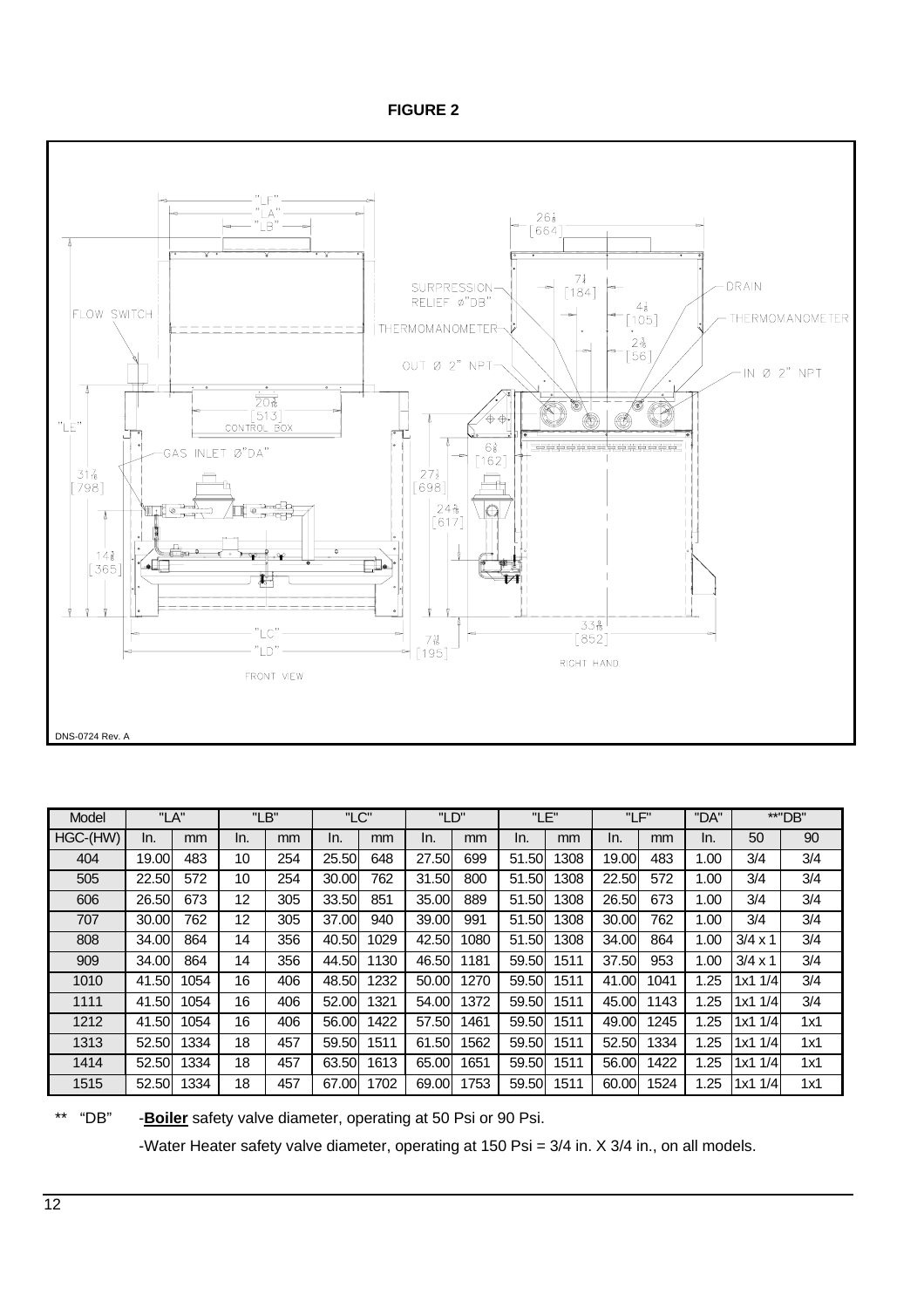**FIGURE 3.1 HGC 0404 to 0909 constant pilot with natural venting**



**FIGURE 3.2 HGC 0404 to 1515 electronic pilot with natural venting**

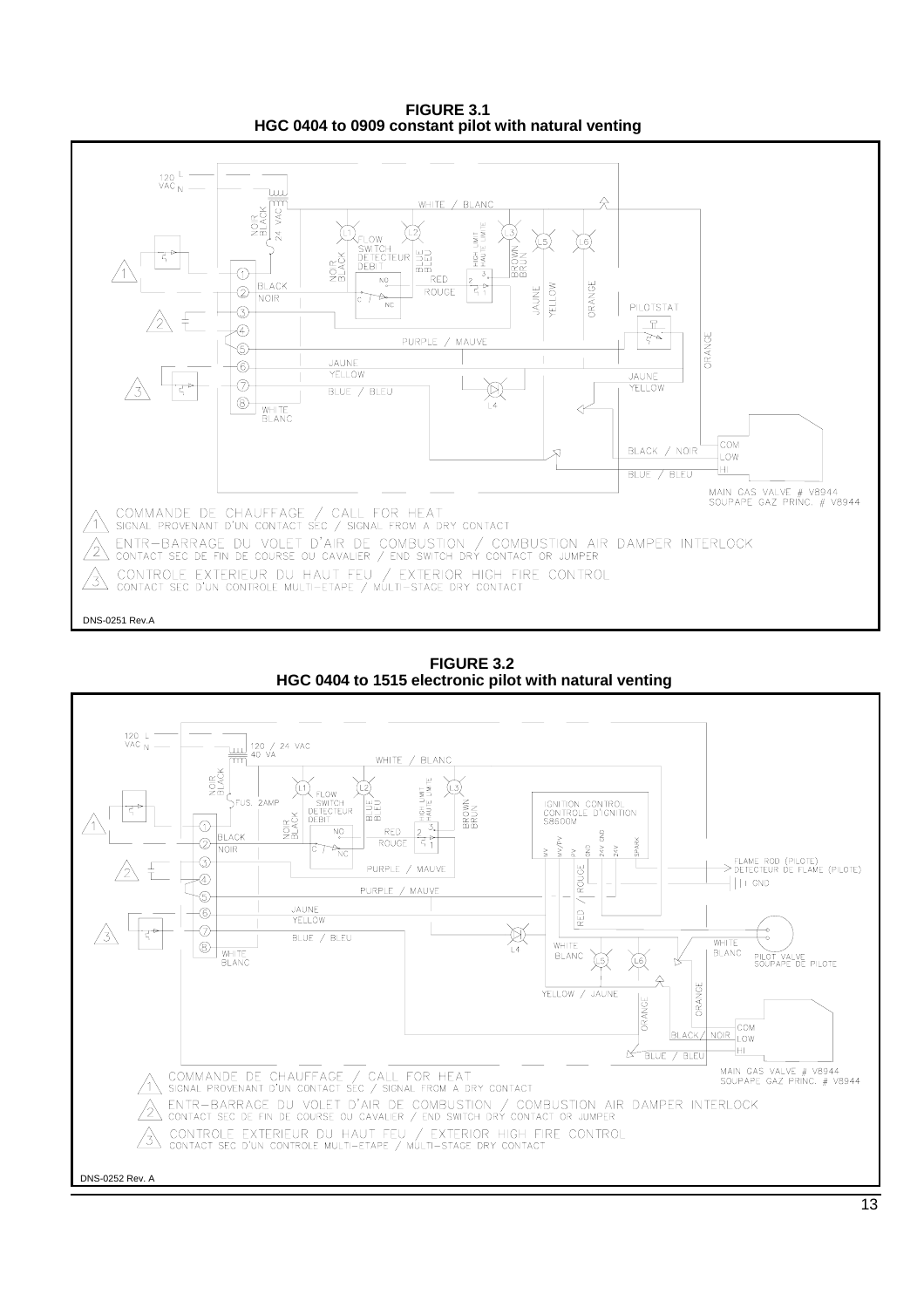**FIGURE 3.3 Electrical wiring, electronic ignition and sidewall vent (HGC 0404 to HGC 0707)**



**FIGURE 3.4**



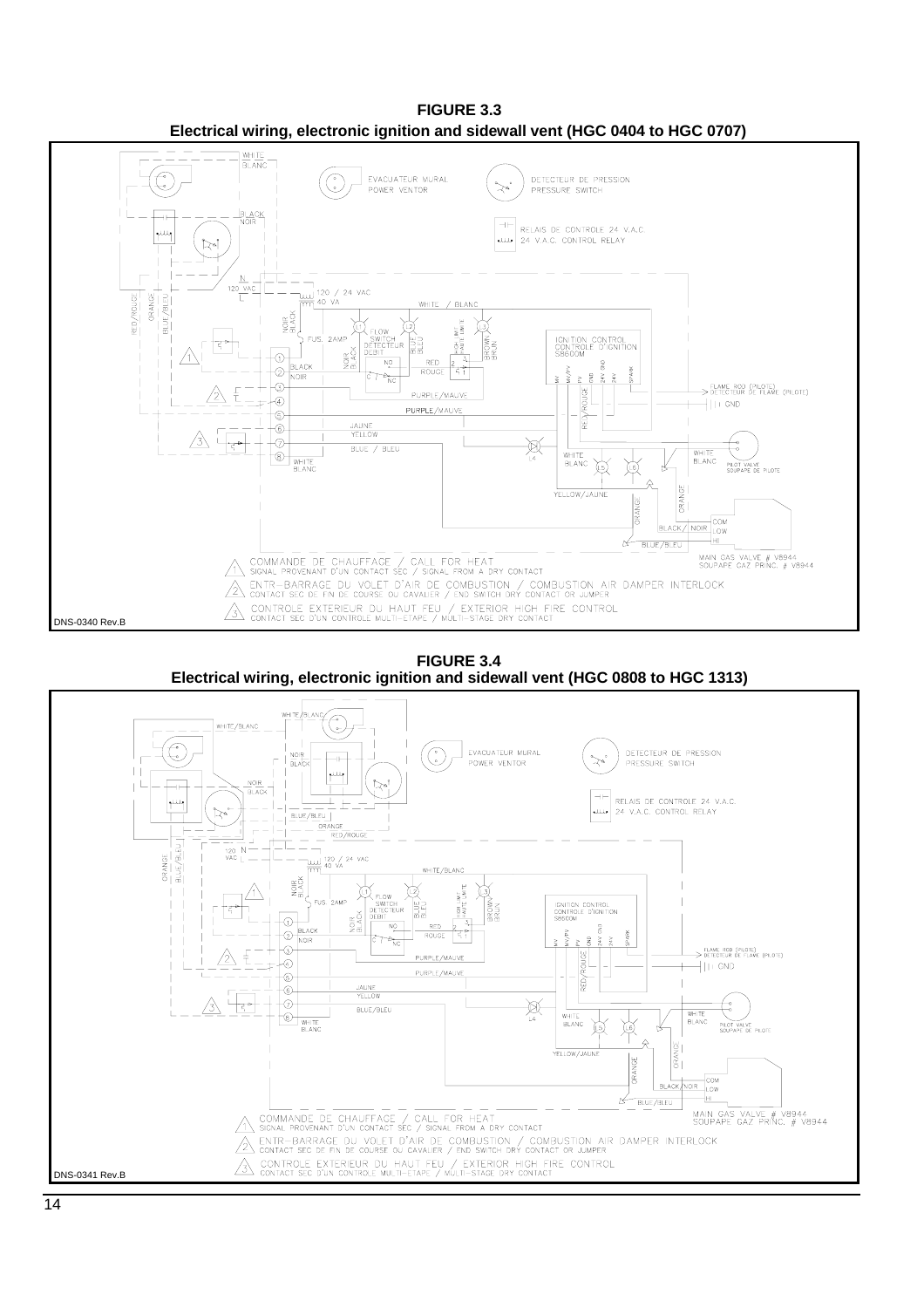

**FIGURE 3.5 Electrical wiring, constant pilot and sidewall vent (HGC 0404 to HGC 0707)**

**FIGURE 3.6 Electrical wiring, constant pilot and sidewall vent (HGC 0808 to HGC 1313)**

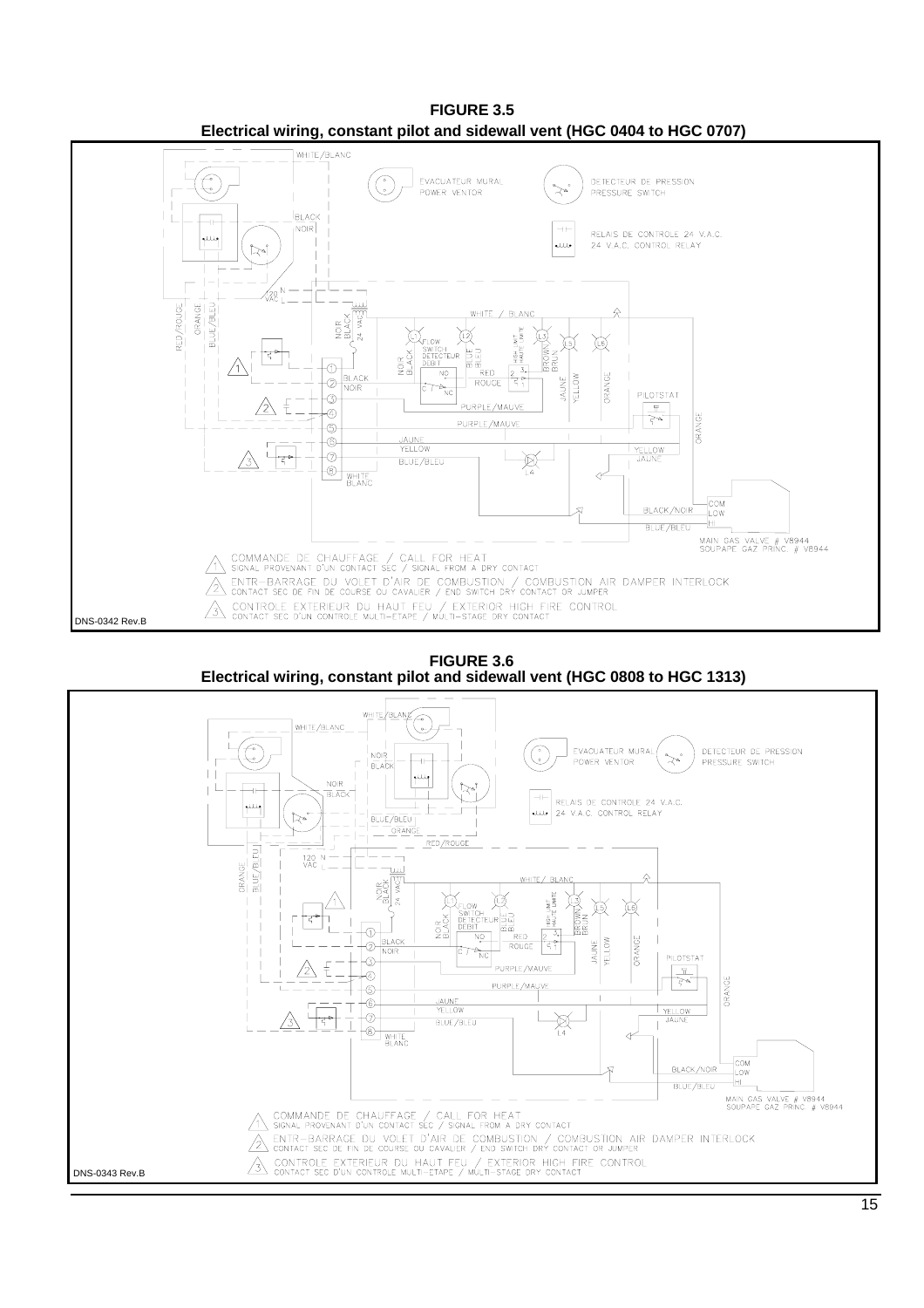**FIGURE 3.7 Typical primary - secondary piping system**



**FIGURE 3.8 Typical primary - secondary piping system with by-pass**

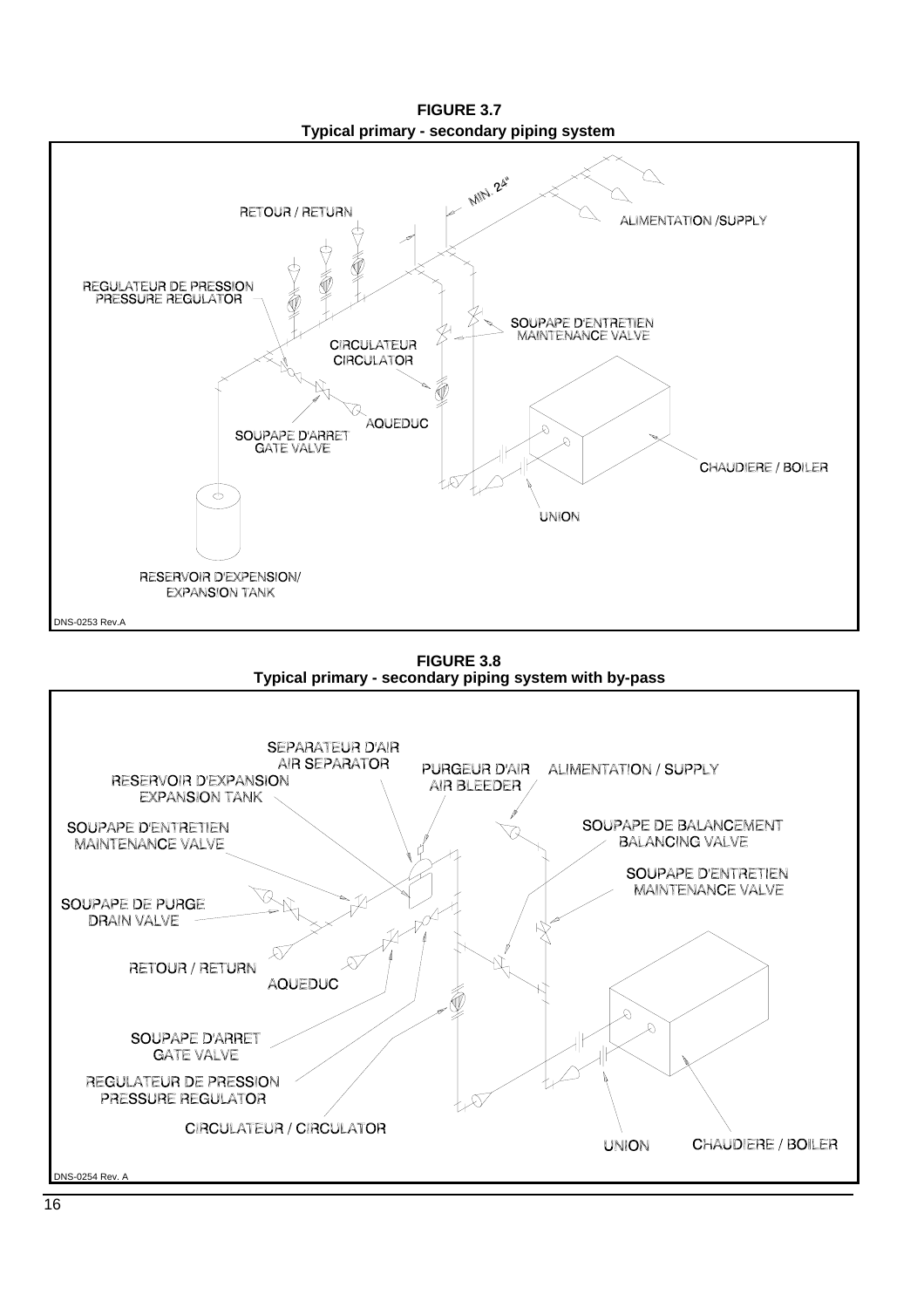

**FIGURE 3.10 Typical domestic hot water production piping system**

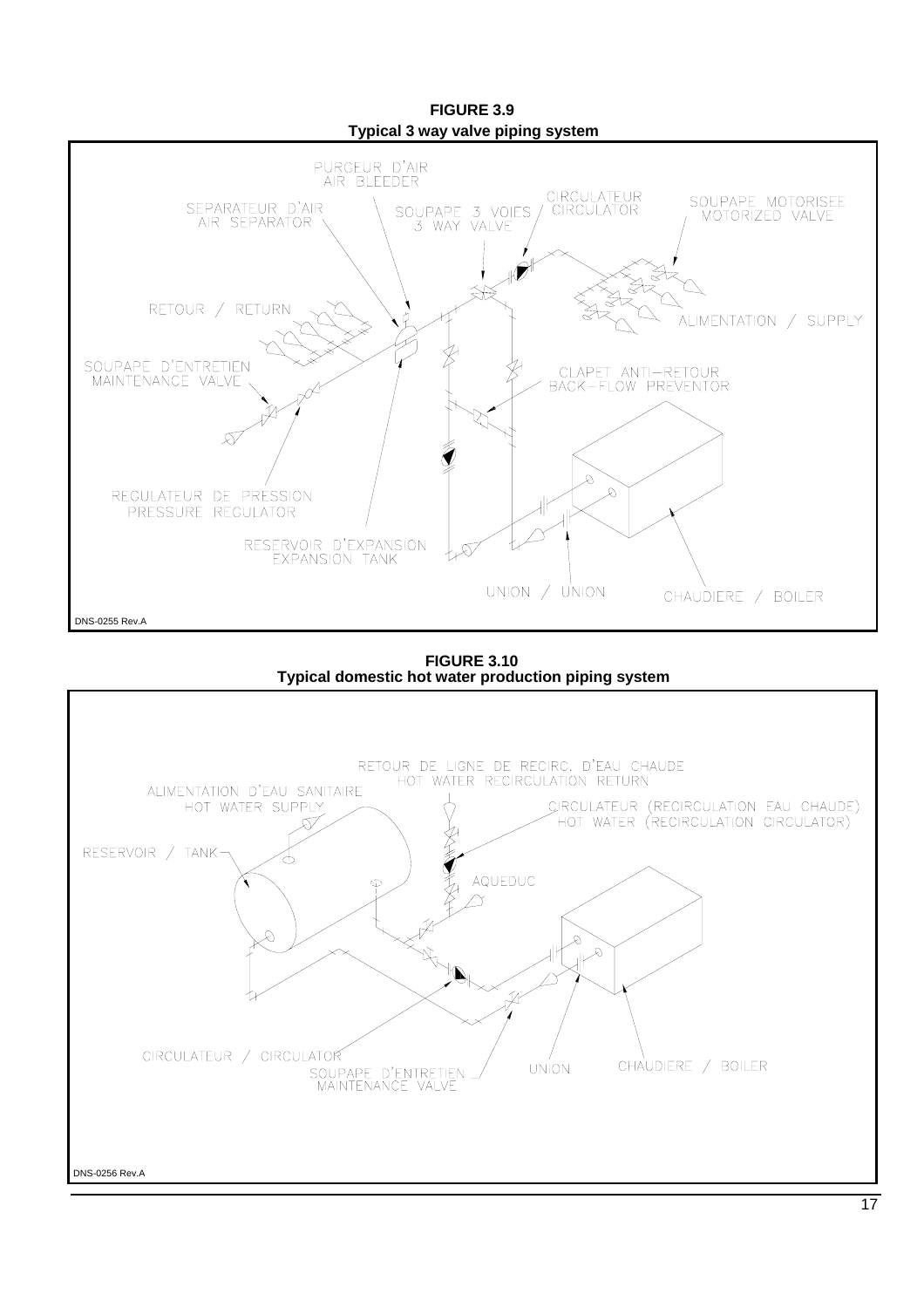**PARTS LIST Model HGC (HGC0404 to HGC1515)**

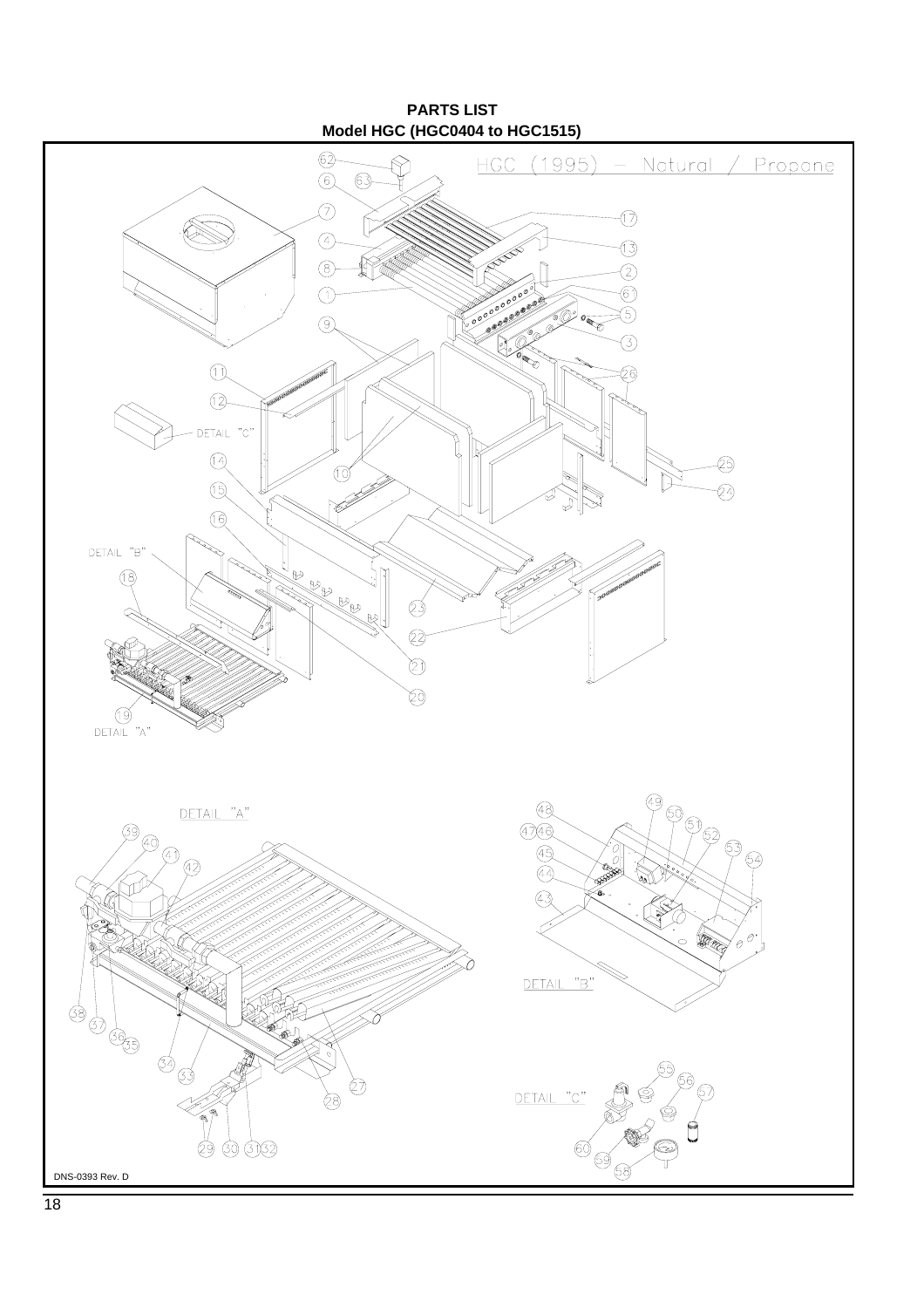# **PARTS LIST Model HGC (HGC0404 to HGC1515)**

|               | <b>ITEM</b>     | <b>MOULLING (TROUGHOM TO LIGO ISTS)</b><br><b>DESCRIPTION</b> | <b>COMMENTS</b>            |                                                               |  |  |
|---------------|-----------------|---------------------------------------------------------------|----------------------------|---------------------------------------------------------------|--|--|
|               | 1A              | <b>Heat Exchanger</b>                                         | <b>NUMBER</b><br>B01562-XX | For Hydronic Heating only                                     |  |  |
|               | 1B              | <b>Heat Exchanger</b>                                         | B01563-XX                  | For Domestic Hot Water only                                   |  |  |
|               | 2               | Support Plates Kit                                            | K15001-XX                  |                                                               |  |  |
|               | 3A              | Inlet-Outlet Header                                           | K15002-01                  | HGC - Heating (AC)                                            |  |  |
|               | 3B              | Inlet-Outlet Header                                           | K15002-02                  | HGC - Hot Water (HW)                                          |  |  |
|               | 4A              | Intermediate Header                                           | K15003-01                  | HGC - Heating (AC)                                            |  |  |
|               | 4B              | Intermediate Header                                           | K15003-02                  | HGC - Hot Water (HW)                                          |  |  |
|               | 5               | Header gasket Kit                                             | K15004                     | Bolts, Nuts & Gaskets for 2 Headers                           |  |  |
|               | 6               | Header outside panel (Left)                                   | B01609                     |                                                               |  |  |
|               | $\overline{7}$  | Complete Assembled Draft-Hood                                 | B01550-XX                  |                                                               |  |  |
|               | 8               | Heat Exchanger corners Insulation Kit                         | K15005                     | Includes 4 pieces                                             |  |  |
|               | 9               | <b>Combustion Chamber Ceramic Insulation Kit</b>              | K15006                     | Includes all parts for 2 sides                                |  |  |
|               | 10              | <b>Combustion Chamber Ceramic Insulation Kit</b>              | K15007-XX                  | Includes all Front & Rear Panels                              |  |  |
|               | 11              | <b>Exterior Side Panel</b>                                    | B01589                     |                                                               |  |  |
|               | 12              | <b>Combustion Chamber Support</b>                             | B01582                     |                                                               |  |  |
|               | 13              | Header outside panel (Right)                                  | B01608                     |                                                               |  |  |
|               | 14              | Combustion Chamber Front & Rear Top Support                   | B01584-XX                  | By Unit                                                       |  |  |
|               | 15              | <b>Combustion Chamber Corner angle</b>                        | B01585                     | By Unit                                                       |  |  |
|               | 16              | Comb. Chamber Front & Rear Bottom Support                     | B01583-XX                  | By Unit                                                       |  |  |
|               | 17              | Heat Exchanger Baffles Kit                                    | K15008-XX                  |                                                               |  |  |
|               | 18              | Front superior Burner Plate                                   | B01594-XX                  |                                                               |  |  |
| $\rightarrow$ | 19A             | Complete Gas Train                                            | B01621-01TO 06             | CS Models - With Pilot & Valves - Natural Gas                 |  |  |
| →             | 19B             | Complete Gas Train                                            |                            | B01621-07 TO 12 CS Models - With Pilot & Valves - Propane Gas |  |  |
|               | 19C             | Complete Gas Train                                            | B01617-XX                  | ES Models - With Pilot & Valves                               |  |  |
|               | 20              | <b>Well Protector</b>                                         | B01624                     | HGC-1212 and up                                               |  |  |
|               | 21              | Insulation supports Kit                                       | K15012                     | Kit of 20                                                     |  |  |
|               | $\overline{22}$ | <b>Combustion Chamber Interior Side Panel</b>                 | B01592                     | By Unit                                                       |  |  |
|               | 23              | Floor                                                         | B01603-XX                  |                                                               |  |  |
|               | 24              | Rear Inlet Air Side panels Kit                                | K15013                     | Left and Right Side                                           |  |  |
|               | $\overline{25}$ | Rear Inlet Air Panel                                          | B01598-XX                  |                                                               |  |  |
|               | 26              | Front & Rear panels Kit                                       | K15014-XX                  | For 1 Front OR Rear Kit                                       |  |  |
|               | 27              | <b>HGC Burner</b>                                             | B00043-01                  | By Unit                                                       |  |  |
|               | 28A             | Orifice                                                       | B01239-01                  | By Unit - Propane Gas                                         |  |  |
|               | 28B             | Orifice                                                       | B01239-02                  | By Unit - Natural Gas                                         |  |  |
|               | 29              | <b>Wing Nuts Kit</b>                                          | K15015                     | Kit of 20                                                     |  |  |
|               | 30              | <b>Pilot Drawer Kit</b>                                       | K15016                     | includes the Air Baffle                                       |  |  |
|               | 31A             | <b>Constant Pilot</b>                                         | R03G003                    | CS Models                                                     |  |  |
|               | 31B             | <b>Electronic Pilot</b>                                       | R03H006                    | <b>ES Models</b>                                              |  |  |
|               | 31C             | .010" Propane Insertion orifice                               | R04G001                    | CS Models - Propane Only                                      |  |  |
|               | 32A             | 30" Thermocouple                                              | R02K002                    | <b>CS Models</b>                                              |  |  |
|               | 32B             | 36" Ignition Cable                                            | R03Z010                    | <b>ES Models</b>                                              |  |  |
|               | 33              | <b>Manifold Assembly</b>                                      | B01618-XX                  | Without Valves and Controls                                   |  |  |
|               | 34A             | 1" Union                                                      | G10F002                    | HGC-0909 and lower                                            |  |  |
|               | 34B             | 1 1/4" Union                                                  | G10F003                    | HGC-1010 and up                                               |  |  |
|               | 35              | Pilotstat                                                     | R03F001-1                  | <b>CS Models</b>                                              |  |  |
|               | 36              | Pilot Solenoid Valve                                          | R01Z008                    | <b>ES Models</b>                                              |  |  |
|               | 37              | Pilot line                                                    | K15017                     |                                                               |  |  |
|               | 38              | Pilot manual shut-off Valve                                   | G11H004                    |                                                               |  |  |
|               | 39A             | <b>Pilot Nipple</b>                                           | B01619-01                  | HGC-0909 and lower                                            |  |  |
|               | 39B             | <b>Pilot Nipple</b>                                           | B01619-02                  | HGC-1010 and up                                               |  |  |
|               | 40A             | 1" Main manual shut-off Valve                                 | G11H001-2                  | HGC-0909 and lower                                            |  |  |
|               | 40B             | 1 1/4" Main manual shut-off Valve                             | G11H002-2                  | HGC-1010 and up                                               |  |  |
|               | 41A             | 1" Main valve                                                 | R01G003                    | HGC-0909 and lower - CS & ES Natural                          |  |  |
|               | 41B             | 1 1/4" Main valve                                             | R01G009                    | HGC-1010 and up - ES Natural                                  |  |  |
|               | 41C             | 1" Main valve                                                 | R01G010                    | HGC-0909 and lower - CS Propane                               |  |  |
|               | 42A             | 1" X 2 1/2" Nipple                                            | G01K003                    | HGC-0909 and lower - By Unit                                  |  |  |
|               | 42B             | 1 1/4" X 2 1/2" Nipple                                        | G01L001                    | HGC-1010 and up - By Units                                    |  |  |
|               | 43              | <b>Electrical Box Cover</b>                                   | K15018                     | Complete with Label                                           |  |  |
|               | 44              | Ground Kit                                                    | K01012                     |                                                               |  |  |
|               | 45              | 8 positions BUCK style Terminal Strip                         | L05F003-1                  |                                                               |  |  |